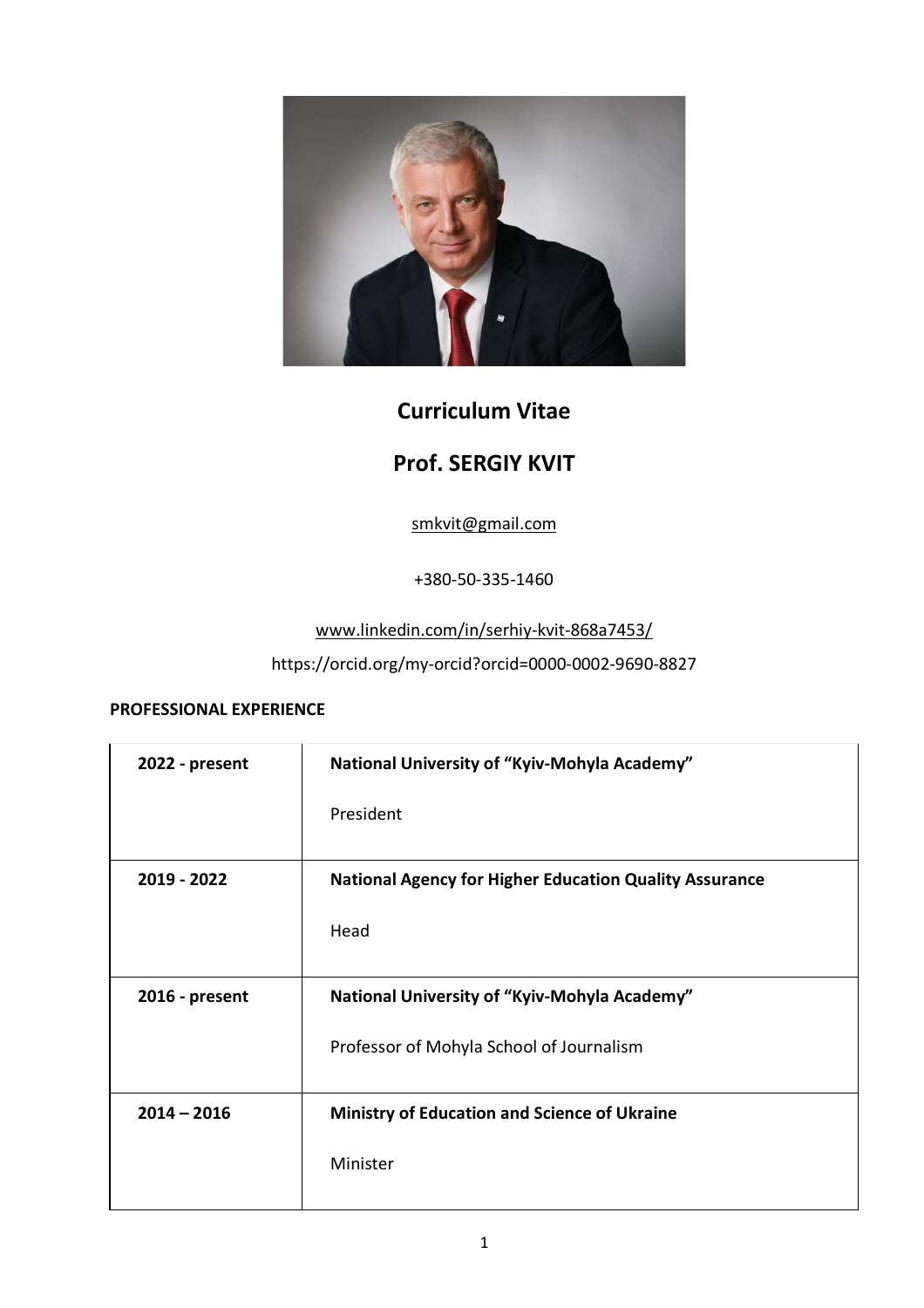| $2007 - 2014$ | National University of "Kyiv-Mohyla Academy"                                 |
|---------------|------------------------------------------------------------------------------|
|               | President                                                                    |
| 2001 - 2007   | National University of "Kyiv-Mohyla Academy"                                 |
|               | Dean of the Faculty of Social Sciences and Social Technologies,<br>Professor |
| 2001 - 2005   | Kyiv-Mohyla School of Journalism                                             |
|               | Director (Founder)                                                           |
| 2000 - 2001   | <b>State Committee for Information Policy</b>                                |
|               | Head of the Press Department                                                 |
| 1996 - 2001   | Institute of Journalism, Taras Shevchenko National University                |
|               | Associate Professor (Docent)                                                 |
| 1993 - 2003   | Ukrainian Issues Journal                                                     |
|               | <b>Editor in Chief</b>                                                       |
| 1991 - 1992   | <b>Word and Time Journal</b>                                                 |
|               | Editor                                                                       |

## **EDUCATION & PROFESSIONAL DEVELOPMENT**

| 2021        | <b>Program "School for Strategy Architects"</b>                  |
|-------------|------------------------------------------------------------------|
|             | Kyiv-Mohyla Business School                                      |
|             |                                                                  |
| 2017 - 2018 | <b>Fulbright Scholarship</b>                                     |
|             | Stanford University: https://fsi.stanford.edu/people/sergiy-kvit |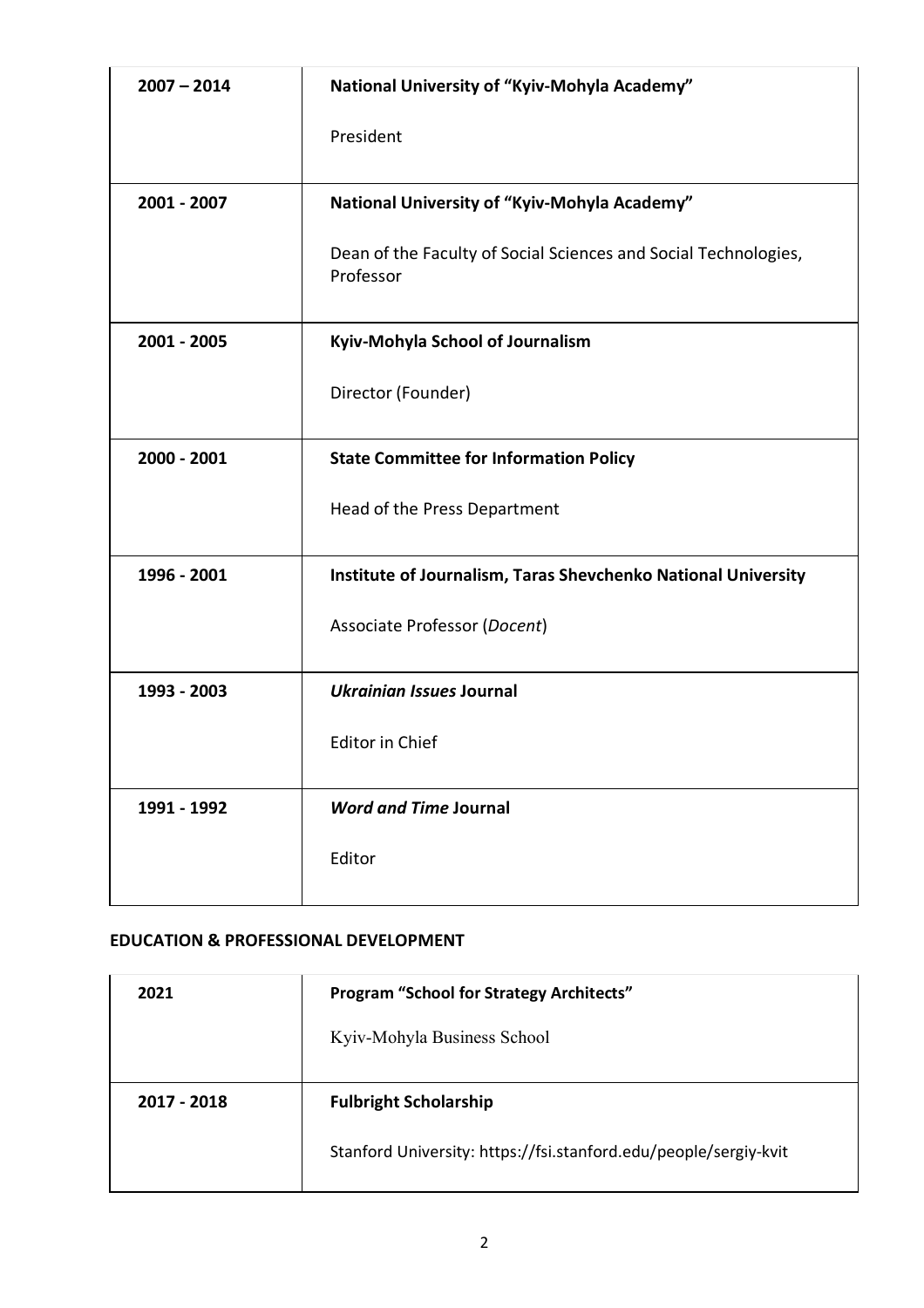| 2017        | 32 <sup>nd</sup> Annual Great Teachers Seminar in the Canadian Rockies<br>(professional development program for university teachers)<br>Centre for Advancement of Faculty Excellence at MacEwan<br>University |
|-------------|---------------------------------------------------------------------------------------------------------------------------------------------------------------------------------------------------------------|
| 2016        | <b>Academic Teaching Excellence (course for university teachers)</b><br><b>British Council</b>                                                                                                                |
| 2011        | "Adizes Problem Solving", course for executives,<br>Kyiv-Mohyla Business School                                                                                                                               |
| 2010        | DAAD (German Academic Exchange Service) Scholarship<br>University of Cologne                                                                                                                                  |
| 2008        | Kennan Institute scholarship                                                                                                                                                                                  |
| 2006 - 2007 | <b>Fulbright scholarship</b>                                                                                                                                                                                  |
|             | <b>Ohio University</b>                                                                                                                                                                                        |
| 2005        | "HR Management" (course for executives)                                                                                                                                                                       |
|             | Kyiv-Mohyla Business School                                                                                                                                                                                   |
| 2004        |                                                                                                                                                                                                               |
|             | "Strategy under the Turbulence Conditions" (course for<br>executives)                                                                                                                                         |
|             | Kyiv-Mohyla Business School                                                                                                                                                                                   |
| 2001        | <b>Doctor in Philology</b>                                                                                                                                                                                    |
|             | Taras Shevchenko National University, Ukraine                                                                                                                                                                 |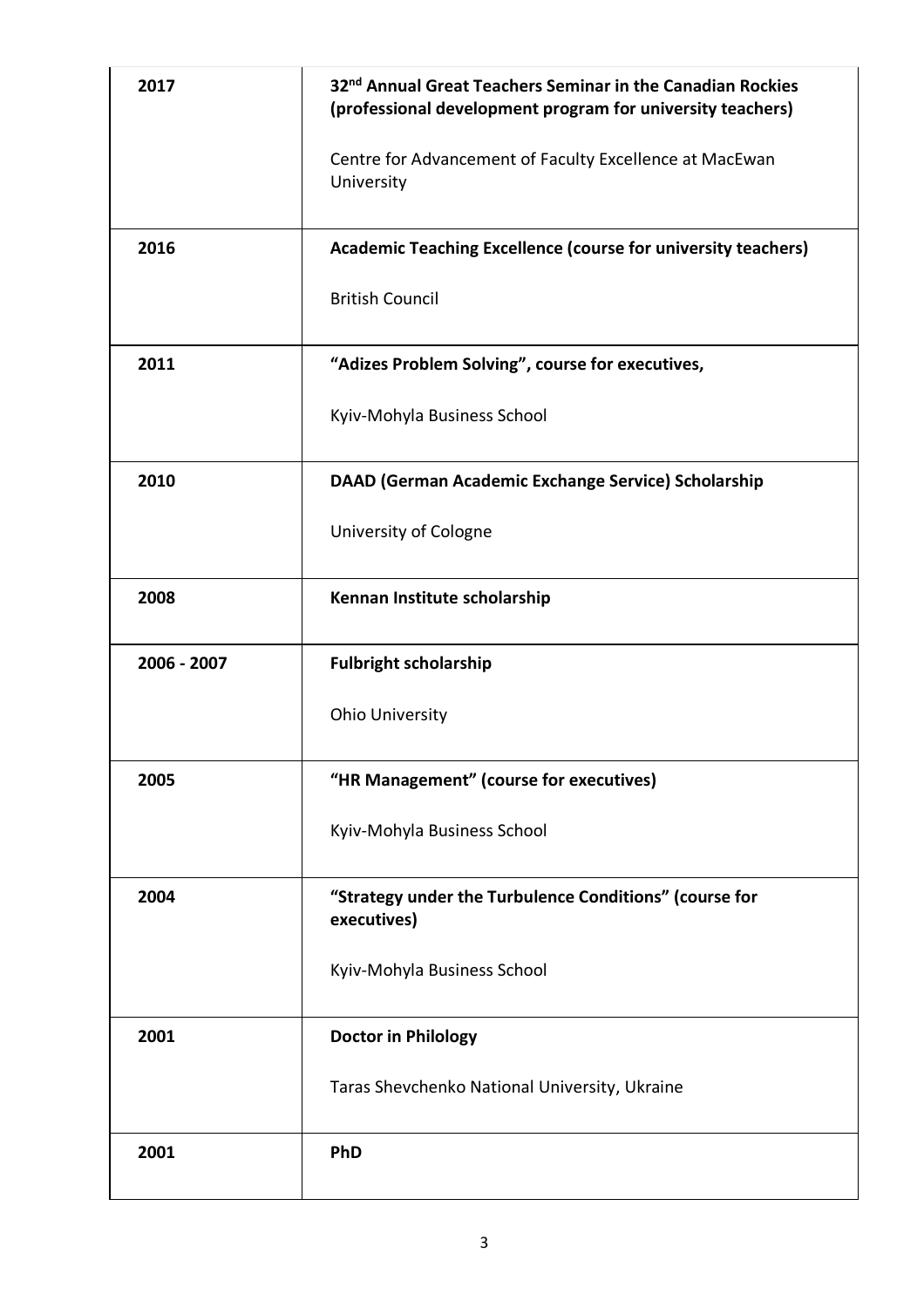|      | Free Ukrainian University, Germany (Munich)   |
|------|-----------------------------------------------|
| 1991 | <b>Specialist in Journalism</b>               |
|      | Taras Shevchenko National University, Ukraine |

## **MEMBERSHIPS IN PROFESSIONAL ASSOCIATIONS**

| 2018 - present   | <b>Supervisory Board of the Uzhhorod National University</b>                   |
|------------------|--------------------------------------------------------------------------------|
|                  | Member                                                                         |
| $2018$ – present | <b>Supervisory Board of the Ukrainian Media and Communication</b><br>Institute |
|                  | Member                                                                         |
| 2017 - present   | <b>International Exchange Alumni (US programs)</b>                             |
|                  | Member                                                                         |
| 2005 - 2010      | <b>Consortium of University Autonomy</b>                                       |
|                  | Head                                                                           |
| 2002 - 2011      | <b>Center for Media Reforms</b>                                                |
|                  | President                                                                      |
| 1989 - 2002      | <b>New Literature Association</b>                                              |
|                  | Member-Founder                                                                 |

#### **HONORS AND AWARDS**

| 2018 | Honorary Professor of the Izmail State University of Humanities |
|------|-----------------------------------------------------------------|
|      |                                                                 |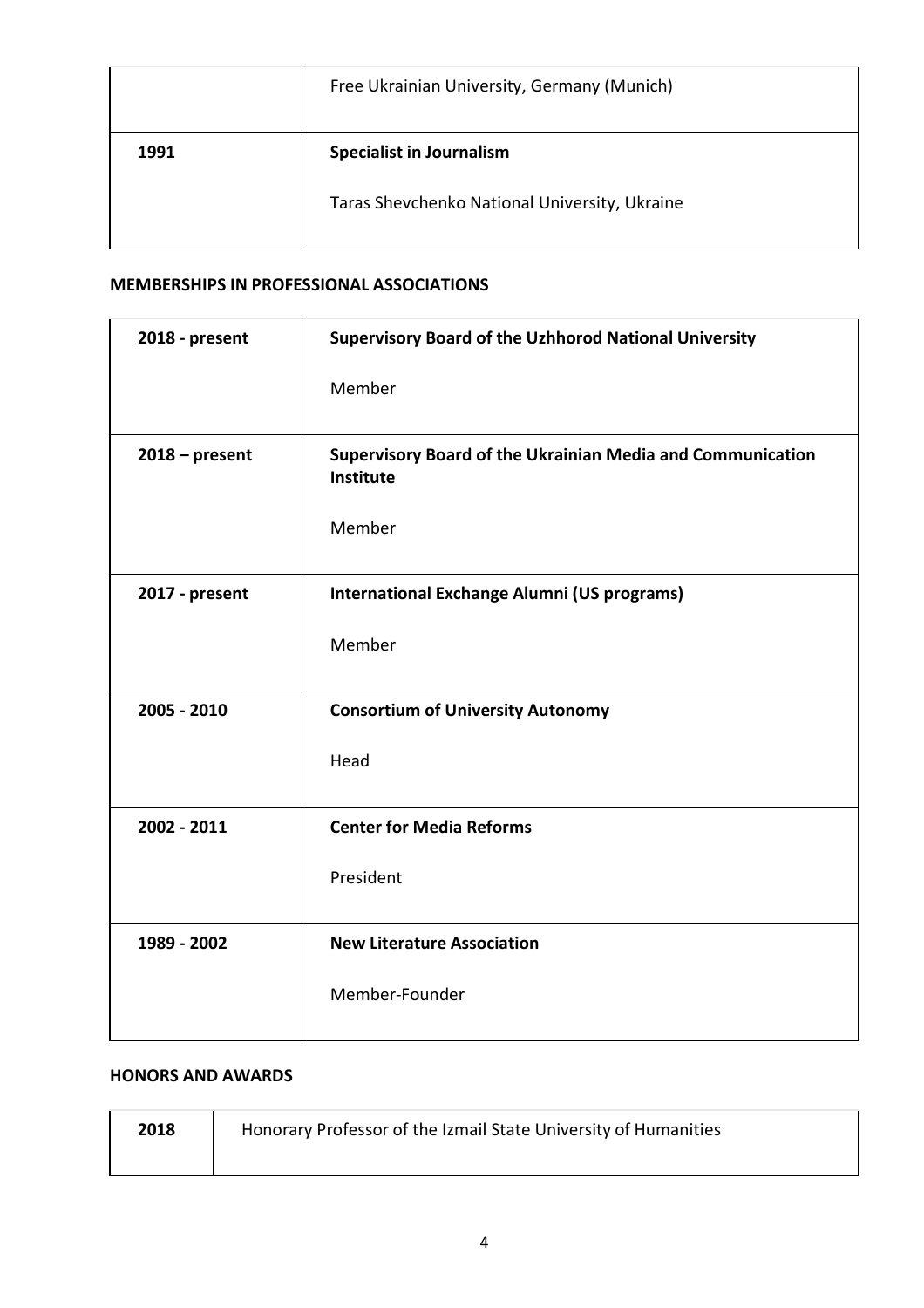| 2017 | Honoris Causa of the Transcarpathian Academy of Arts                     |
|------|--------------------------------------------------------------------------|
| 2015 | Order of Merit of III degree (State)                                     |
| 2014 | St. Volodymyr Medal (Academy of Sciences in Higher Education of Ukraine) |
| 2013 | Order of the Star of Italy (Ordine della Stella d'Italia)                |
| 2007 | St. Petro Mohyla Medal (National University of "Kyiv-Mohyla Academy")    |
| 2004 | Ukrainian Free University Foundation Prize (Munich)                      |
| 1996 | Blagovist Prize (awarded to journalists and writers)                     |
| 1994 | Prize of the Svito-vyd journal (awarded to literary critics and writers) |

## **ADDITIONAL INFORMATION**

#### **Languages:**

Ukrainian – native, English – fluent, Russian – fluent

#### **BIO**

Serhiy Kvit, an expert and a commentator on educational and media issues, currently is the president of the National University of Kyiv-Mohyla Academy and a professor at Kyiv-Mohyla School of Journalism. He was a literary critic and researcher of the history of Ukrainian literature and journalism.

From 2002-to 2007, he was a Dean of the Faculty of Social Studies Faculty at the National University of Kyiv-Mohyla Academy. Serhiy Kvit founded the Kyiv-Mohyla School of Journalism in 2001 and became the president of the Media Reform Centre, set up to initiate open debate, and promote more transparent media and government. In 2005-2010, he was a Chairman of the Consortium of University Autonomy.

He has been rector (president) of the National University of Kyiv-Mohyla Academy from 2007 until 2014. Serhiy Kvit occupied the position of the Minister of Education and Science of Ukraine in 2014-2016 when progressive Laws "On Higher Education" (2014) and "On Scientific and Scientific-Technical Activity" (On Science and Research, 2015) were adopted. In 2015, Serhiy Kvit signed an agreement that allowed Ukrainian scientists and businesses to fully participate in Horizon 2020 (H2020), the European Union's flagship research program. He headed the National Agency for Higher Education Quality Assurance of Ukraine in 2019-2022.

Dr. Kvit's research focuses on educational and media reforms, mass communications, and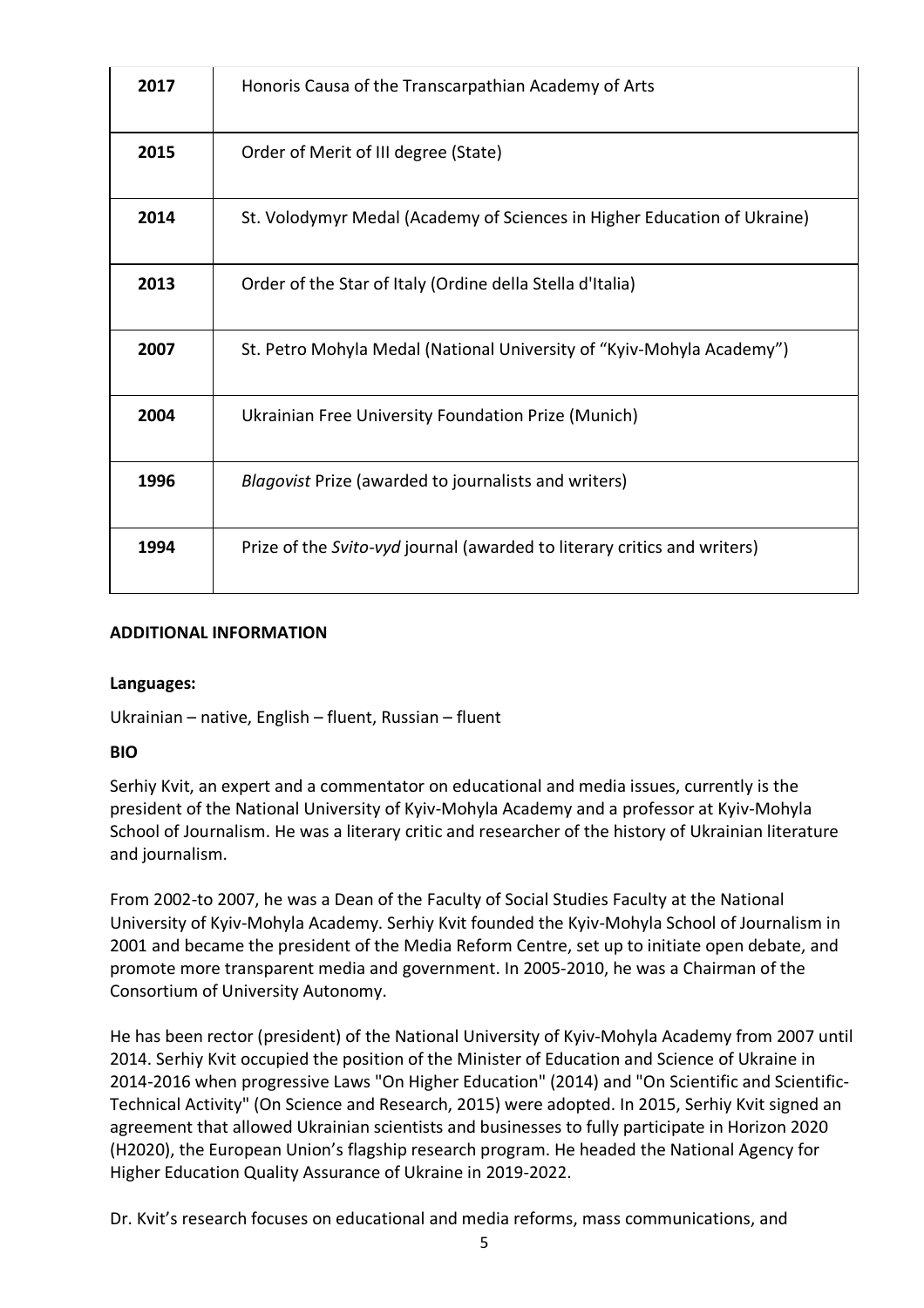philosophical hermeneutics; he has published several books and numerous articles. He has a Ph.D. from the Ukrainian Free University (Germany) and a doctorate in philology. He held a Fulbright scholarship at Ohio University and Stanford University, a Kennan Institute scholarship at the Woodrow Wilson International Centre in Washington, DC, and a DAAD (German Academic Exchange Service) scholarship at the University of Cologne.

## **RESEARCH INTERESTS**

Educational Reforms, Mass Communications, Philosophical Hermeneutics

## **PUBLICATIONS (Among them)**

## **BOOKS:**

Kvit, Sergiy (2018). Mass Communications. – Kyiv, PH "Kyiv-Mohyla Academy". – 352 p.: https://cutt.ly/EfX5kak (Ukrainian)

Kvit, Sergiy (2015). Battlefront of Civilizations: Education in Ukraine. – Kyiv, PH "Kyiv-Mohyla Academy". – 208 p.: https://www.amazon.com/Battlefront-Civilizations-Education-Ukraine/dp/966518685X (English)

Kvit, Serhiy (2013). Dmytro Dontsov. Ideological portrait. – Lviv: Galician Publishing Association. – 192 p.: http://goo.gl/pgy7WV (Ukrainian)

Kvit, Sergiy (2011). The Hermeneutics of Style. – Kyiv, PH "Kyiv-Mohyla Academy". – 125 p.: https://cutt.ly/6fX5cw9 (Ukrainian)

## **ARTICLES:**

Kvit, Sergiy (2022). Media, public rhetoric, and culture in the context of Ukraine's war for independence from Russia // StopFake, Apr. 9: https://bit.ly/3E9lfYV

Kvit, Sergiy; Stukalo, Natalia (2021). FIDES FACIT FIDEM: Dezvoltarea prin comunicare și transparență a unui process de AC fundamentat pe încredere // Quality Assurance Review for Higher Education, Vol. 11, No. 1 – 2, 2021, pp. 39 – 47: https://bit.ly/3vcXgEg

Kvit, Sergiy (2021). The Battle for History and Building of Identity: Fake News confronts Professional News // StopFake. org: https://bit.ly/3FtsB8T

Kvit, Sergiy (2021). Towards the Freedom-Seeking Mission of the Ukrainian University // Comparative Education Research Centre at the University of Hong Kong: https://bit.ly/362m3hT

Kvit, Sergiy (2020). Higher Education in Ukraine in the Time of Independence: Between Brownian Motion and Revolutionary Reform // Kyiv-Mohyla Humanities Journal, 7: http://kmhj.ukma.edu.ua/article/view/219666